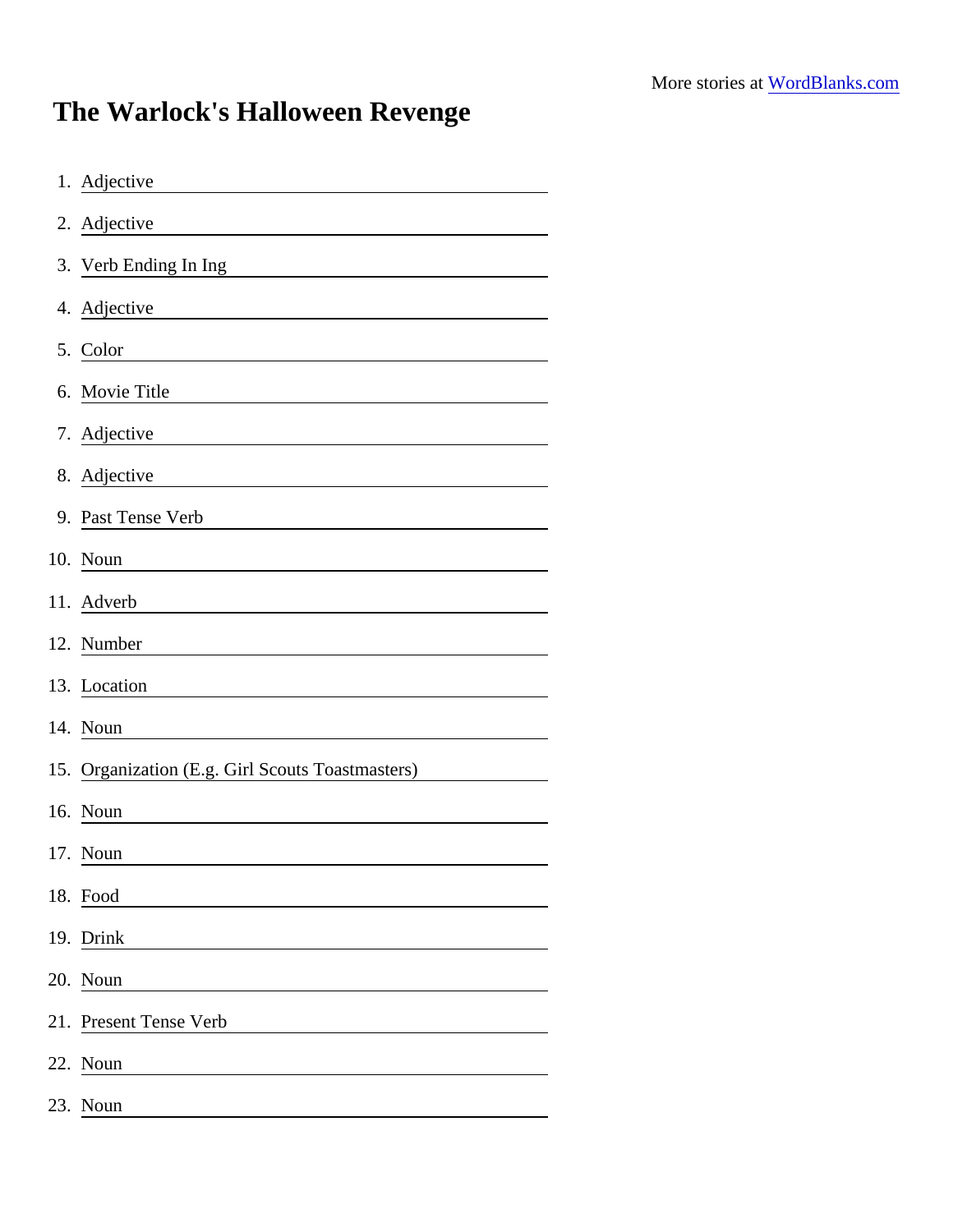24. Noun 25. Adjective 26. Adjective <u> 1980 - Johann Barn, mars ann an t-Amhain Aonaich an t-Aonaich an t-Aonaich ann an t-Aonaich ann an t-Aonaich</u> 27. Adjective <u> 1980 - Johann Barbara, martxa amerikan personal (h. 1980).</u> 28. Celebrity Name 29. Adjective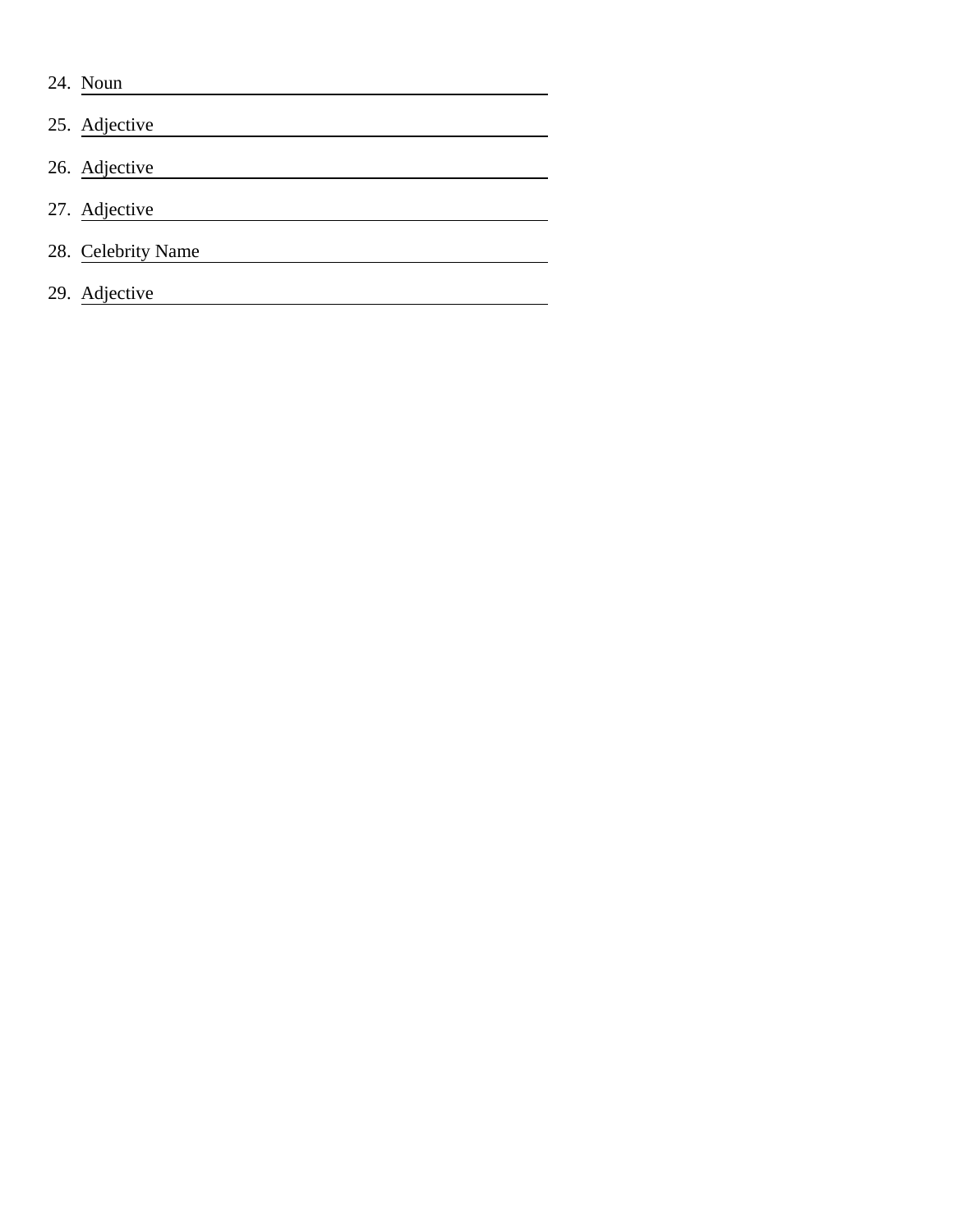## **The Warlock's Halloween Revenge**



No, they didn't. They all just <u>Past tense verb</u> at him, and one time they made him wear a Noun on his back all night.

But this year, it was going to be different. This year he'd have his <u>Adverb deserved revenge on all</u>

Number of the other witches (and warlocks) in his coven. Because he had a spell to create the ultimate

costume. He'd found it in Location under a Noun . The local tribe of

 $\alpha$  Organization (e.g. girl\_scouts\_toastmasters) had assured him it would work.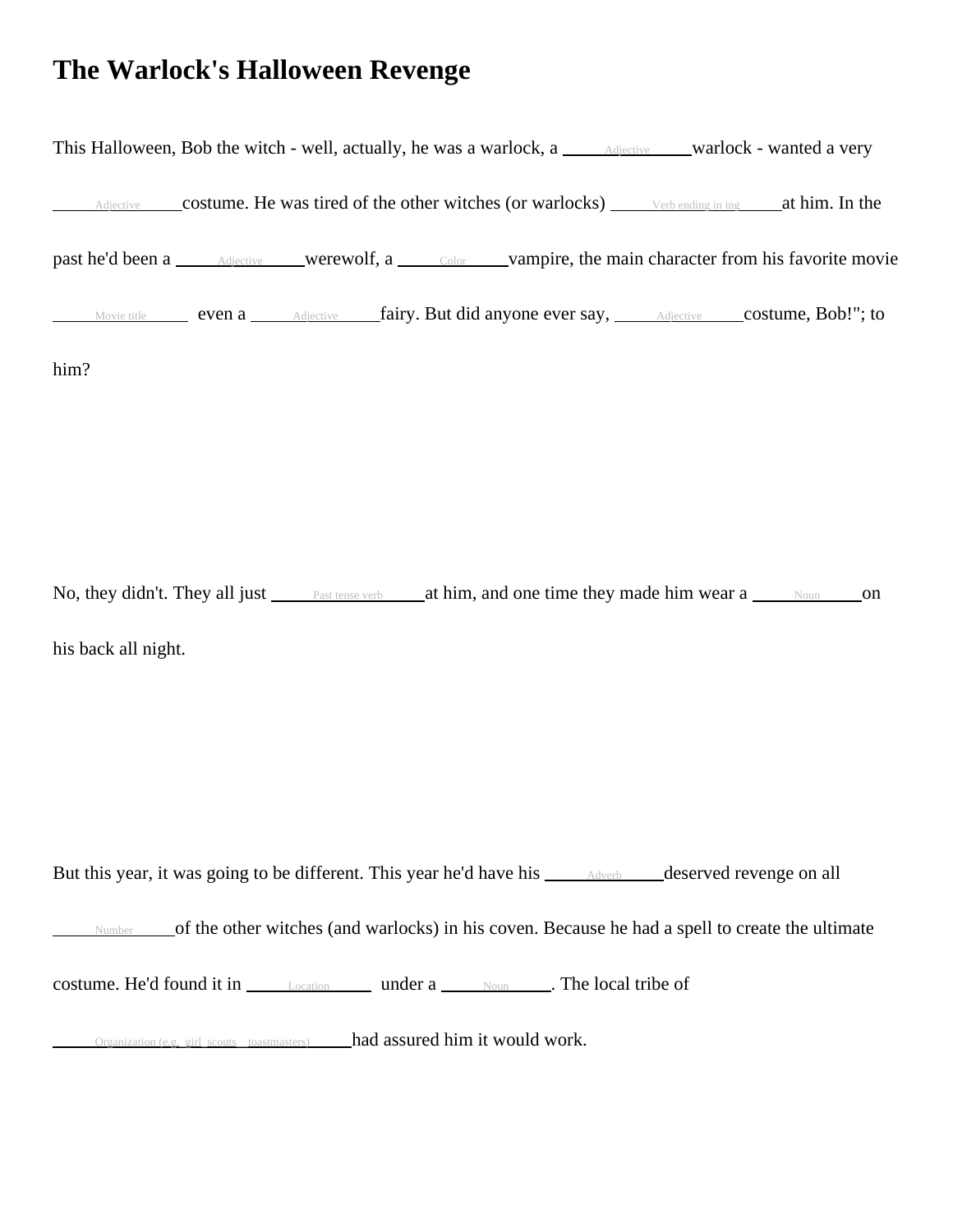Bob gathered the ingredients he needed for the spell -  $a \_\_\_\_\_\_\_\_\_\_a \_\_\_\_\_\_\_a$  pinch of

Food and a dash of <u>Drink</u> . He mixed them together in an old Noun and spoke the

enchantment:

"Bubble, bubble, **Present tense verb** and trouble,

Noun **burn and** Noun **bubble**,

Mists of Noun and Adjective rocks,

Give me something to knock their socks!...off.";